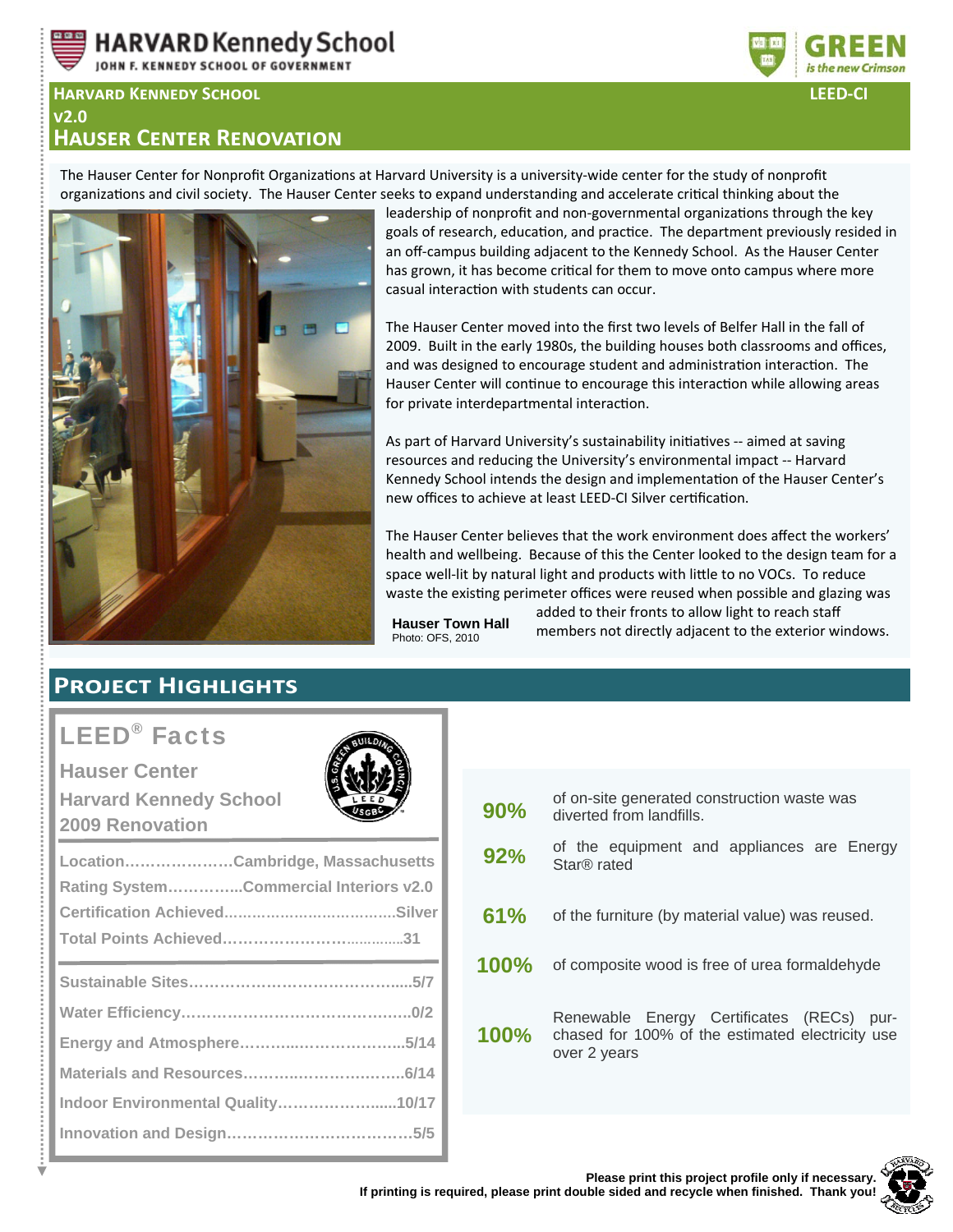

# **PROJECT OVERVIEW**





| <b>PROJECT TEAM</b>                        |                                                             |  |
|--------------------------------------------|-------------------------------------------------------------|--|
| Owner                                      | Harvard Kennedy School                                      |  |
| <b>Project</b><br><b>Manager</b>           | <b>CSL Consulting</b>                                       |  |
| <b>Architect</b>                           | Baker Design Group                                          |  |
| <b>Construction</b><br><b>Manager</b>      | <b>Wise Construction Corporation</b>                        |  |
| <b>HVAC</b><br><b>Engineer</b>             | BLW Engineers, Inc.                                         |  |
| Commissioning<br><b>Authority</b>          | Michael Williams                                            |  |
| <b>Sustainability</b><br><b>Consultant</b> | <b>Harvard University</b><br><b>Green Building Services</b> |  |

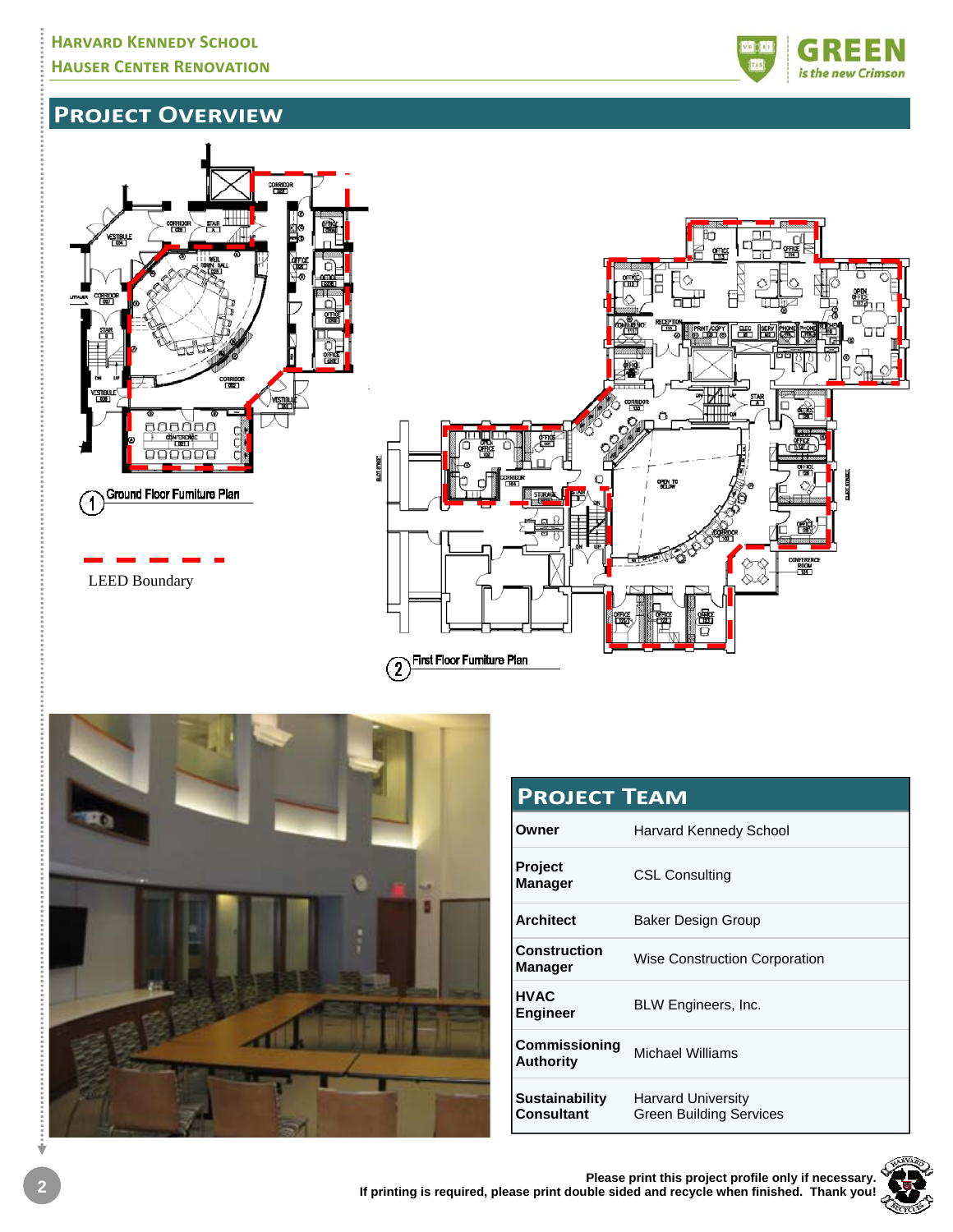

# SITE



**Harvard University Belfer Hall** 



- To encourage alternatives to driving, all occupants of the Hauser Center, as well as Belfer Hall, has access to Harvard's *CommuterChoice Program*, which provides incentives, such as discounts, for all modes of alternative transportation as well as carpooling and fuel efficient vehicles. The Program is promoted through informational kiosks in building common areas and an extensive website. (www.commuterchoice.harvard.edu)
- The building is located within walking distance to the Harvard Square MBTA stop, several bus lines, and the Harvard University Shuttle.
- > Belfer Hall provides bicycle racks with storage for 54 bicycles, while only 13 are required by LEED standards. The nearby Malkin Athletics Center gives occupants access to showers and locker rooms.



**Bike Racks at Back Entrance, Hauser Center**<br>**Photo: Stacev Rollins. Harvard Office for Sustainability. 2010 Phacey Rollins. Harvard Office for Sustainability** 

### **COMMUNITY CONNECTIVITY**

Belfer Hall is located within 1/2 mile of several basic services. This allows occupants of the Hauser Center to walk and easily access these amenities, which include restaurants, banks, churches, and daycares.

**x** Belfer Hall

**☆** MBTA Subway Station Bus Stop Location

| # on<br>Map  | <b>Service Type</b>      | <b>Service Name</b>         | <b>Cambridge MA</b><br><b>Street Address</b> |
|--------------|--------------------------|-----------------------------|----------------------------------------------|
| 1            | <b>Bank</b>              | Citizens Bank               | 6.JFK Street                                 |
| $\mathbf{2}$ | Place of Worship         | St. John's Methodist Church | 80 Mount Auburn Street                       |
| 3            | Convenience /<br>Grocery | Seven Eleven                | 40 JFK Street                                |
| 4            | Day Care                 | Radcliffe Child Care Center | 10 Dewolf Street                             |
| 5            | Cleaners                 | Harvard Square Cleaners     | 22 Eliot Street                              |
| 6            | Medical                  | University Health Services  | 75 Mount Auburn Street                       |
| 7            | Pharmacy                 | <b>CVS Pharmacy</b>         | 1426 Massachusetts Ave                       |
| 8            | Post Office              | Post Office                 | 125 Mount Auburn Street                      |
| 9            | Restaurant               | B. Good                     | 24 Dunster Street                            |
| 10           | Restaurant               | Finale                      | 30 Dunster Street                            |

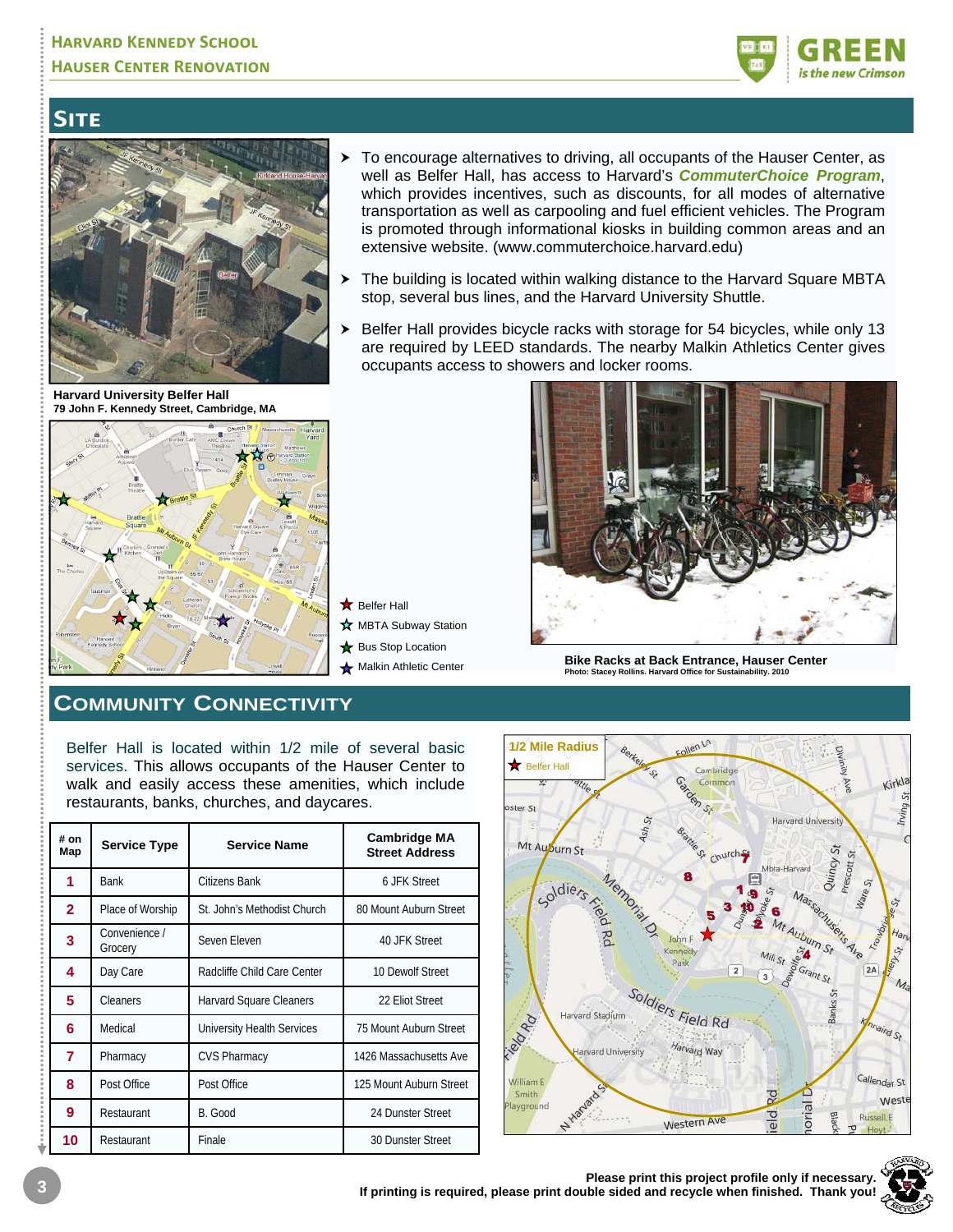

### **ENERGY EFFICIENCY**

The Harvard Kennedy School (HKS) has committed, along with Harvard University as a whole, to reduce greenhouse gas emissions 30% below 2006 levels by 2016, inclusive of growth. Therefore energy efficiency was a main goal of this renovation project.

#### **MECHANICAL SYSTEMS**

**Occupancy and Temperature Sensors:** .

**Commissioning:** The mechanical and electrical systems have been fully commissioned by a third-party Commissioning Authority, which ensured that all energy-related systems were installed as designed, and operating efficiently prior to occupancy.

#### **ELECTRICAL SYSTEMS**

**Plug Loads:** Energy Star equipment was selected for all equipment in the space, which includes computers and printers.

**Light Fixtures: Light Sensors** 

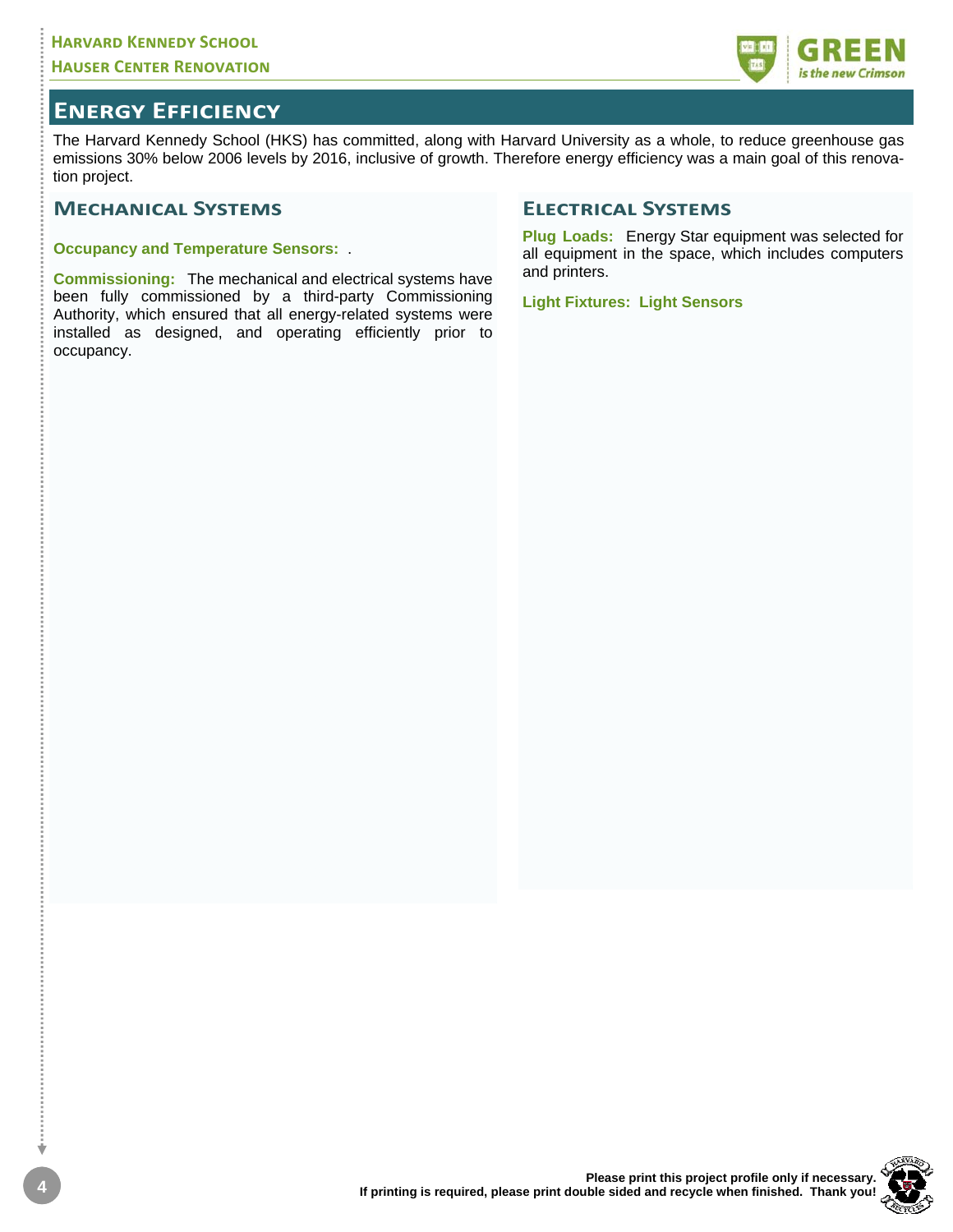#### **HARVARD KENNEDY SCHOOL HAUSER CENTER RENOVATION**

### **INDOOR ENVIRONMENTAL QUALITY**

HKS is committed to providing a healthy indoor environment for all occupants. The project team was careful to maintain healthy indoor air quality during construction and to also ensure the space is designed to promote healthy indoor air quality during occupancy.

Indoor Air Quality During Construction: The building maintained occupancy throughout construction. Thus, a comprehensive indoor air quality management plan was implemented during construction to maintain healthy indoor air quality. All grills and vents were sealed and a HEPA Filtration unit maintained negative pressure to keep any construction debris from migrating into occupied spaces.

**Thermal Comfort Survey:** 

Only Materials with Low or No VOC Content

- > Composite Wood and Laminate Adhesives
- > Carpet System

**Product** 

Category

Paints &

**Coatings** 

**Adhesives** 

**Sealants** 

&

 $\rightarrow$ 

 $\blacktriangleright$ 

 $\ddot{\phantom{0}}$ 

 $\lambda$ 

 $\mathbf{r}$ 

> Adhesives and Sealants and Paints and Coatings

**Product & Manufacturer** 

**Construction IAQ Measures Implemented During Construction** 

Photos: Harvard Office for Sustainability. 2008

Pathway Interruption: Isolated work areas

**HVAC Protection:** Duct equipment sealed with filter

**Green Housekeeping:** 

VOC Lim-

it (g/l)

**Standard** 

**VOC** 

Content (g/l)

**Daylight and Views:**